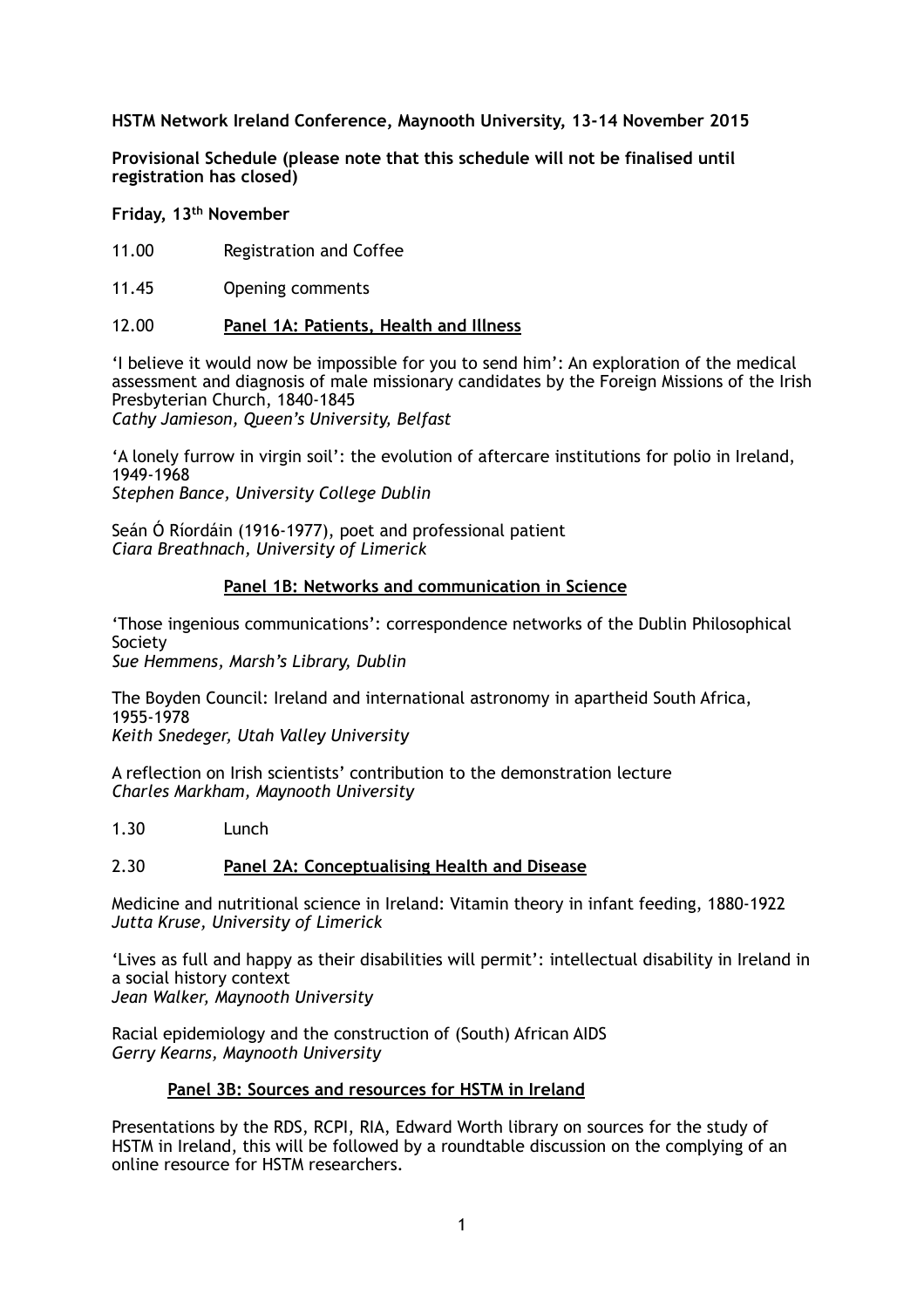# 4.00 Coffee

## 4.30 **Panel 3A: Ethics, Bodies and Medicine**

Drugs and douches: illegal abortion methods in twentieth-century Ireland *Cara Delay, College of Charleston*

"I Would Have Gone On With The Hunger Strike But Force-Feeding I Could Not Take": Convict Prisoners on Hunger Strike, England, 1913-74 *Ian Miller, Centre for the History of Medicine in Ireland, Ulster University*

Why did healthcare professionals become involved in torture during the War on Terror *Myles Balfe, University College Cork*

## **Panel 2B: Irish Science in the Nineteenth Century**

Romanticism and the life-sciences in late-Victorian Dublin *Tanya O'Sullivan, Queen's University, Belfast*

'While I was geologising': the all-encompassing eye of George Victor du Noyer, geological surveyor and antiquarian *Susan Hegarty, St. Patrick's College, Drumcondra*

'Lady scientists' in the literature at the fin-de-siècle Ireland: a radiant forerunner or distracting new women? *Mai Yatani, Trinity College Dublin*

6.00 Keynote by Mark Harrison, Director of the Wellcome Unit for the History of Medicine and Professor of the History of Medicine, University of Oxford (title to be confirmed).

- 7.00 Wine reception/social
- 8.30 Conference Dinner

**Saturday, 14th November 2015**

9.30 Coffee

#### 10.00 **Panel 4A: Epidemic Disease in Irish History**

English cowpox and Irish smallpox: The advent of vaccination and Union between Britain and Ireland, 1800-1815 *Michael Bennett, University of Tasmania*

The epidemics of Limerick, 1910-1915 *Margaret Buckley, University College Cork*

'Sleepy sickness spreads': Encephalitis Lethargica in Belfast *Patricia Marsh, Queen's University, Belfast*

#### **Panel 4B: Technology in nineteenth-century Ireland**

The fashioning of technology and self: a case study of optical telegraphy in Ireland, c. 1797-1804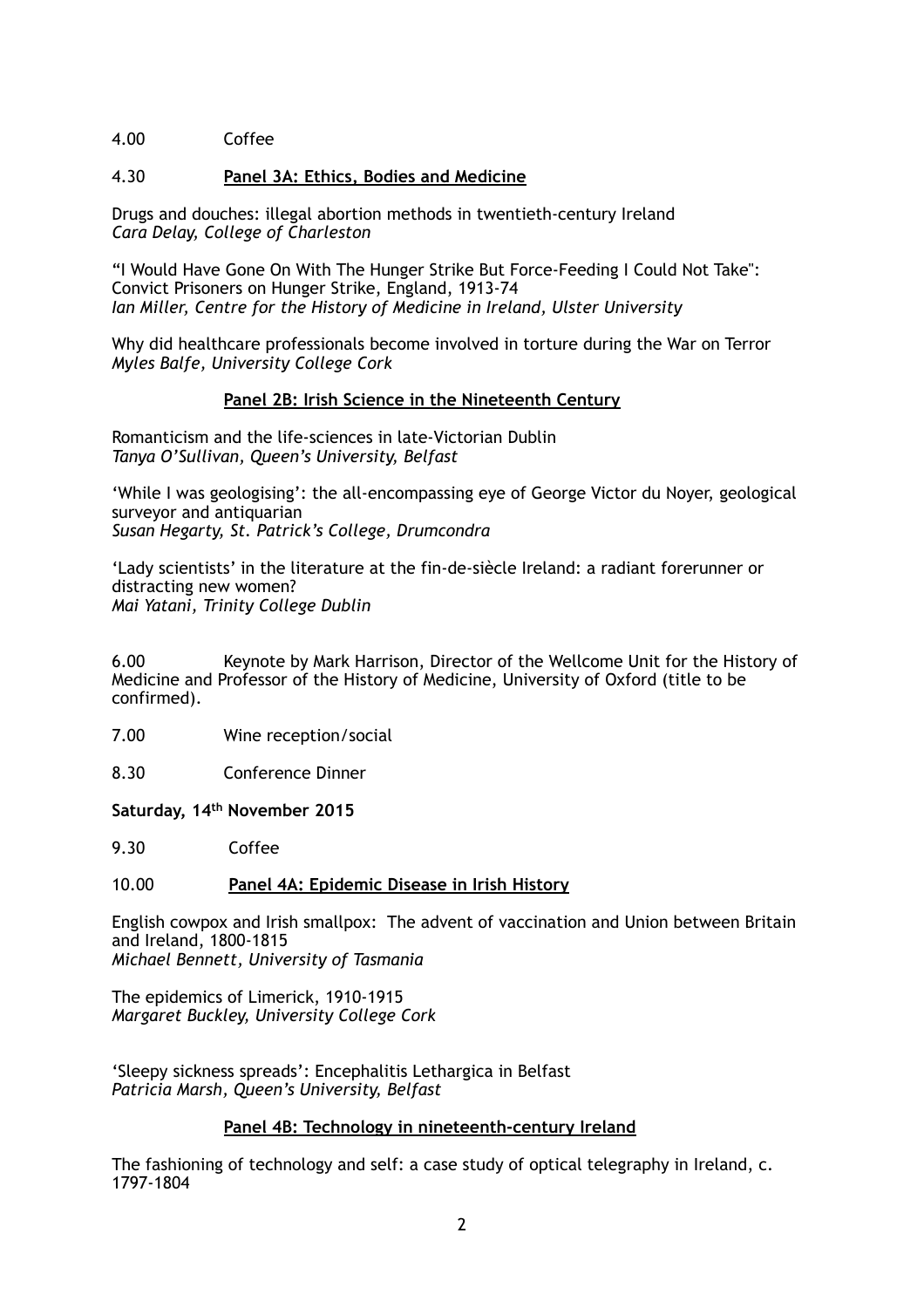*Adrian James Kirwan, Maynooth University*

Technological and other challenges faced by the Ordnance Survey in the 1880s and 1890s *Jacinta Prunty, Maynooth University*

11.30 Coffee

## 12.00 **Panel 5A: Early modern medicine**

Medical practitioners in Seventeenth-Century Dublin *John Cunningham, Trinity College Dublin*

The chemist, the medical doctor and the new experimental philosophy: letters of Moyse Charas to Élie Bouhéreau (1677-79) in Marsh's Library Dublin *Jean-Paul Pittion, Trinity College Dublin*

An examination of folk cures and disease in the School Manuscript Collection of 1938 *Carol Barron, Trish Mahon and Johnny Dillon, Dublin City University/Brunel University/ University College Dublin*

## **Panel 5B: Teaching and resources for HSTM**

'Teaching history of science to science undergraduates' *James Sumner, Centre for the History of Science, Technology and Medicine, University of Manchester*

Tyndall correspondence project *Geoffrey Cantor, University of Leeds/UCL*

To be followed by a roundtable discussion on the promotion of HSTM education in Ireland

1.30 Lunch (until 3.00)

2.00 Visit to National Science Museum (on campus)

# 3.00 **Panel 6A: Stressful Environments**

The depiction of prison medicine in medical journals in England and Ireland in the nineteenth and twentieth centuries *Nicholas Duvall, University of Warwick/University College Dublin*

'Insane at the time of commission': stress, trauma, reprisals and suicide in the auxiliary division, 1920-30. *Eammon Gardiner, National University of Ireland, Galway*

A killer atmosphere: the politics and process of eliminating smog and saving children's lives in 20th century Ireland

*Ida Milne, Queen's University, Belfast/Maynooth University*

## **Panel 6B: History and Philosophy of Science**

The atomistic theories of Robert Boyle and William Higgins *Conleth Loonan, Maynooth University*

Vitalism & Natural History in John Toland's *Pantheisticon Ian Leask, Dublin City University*